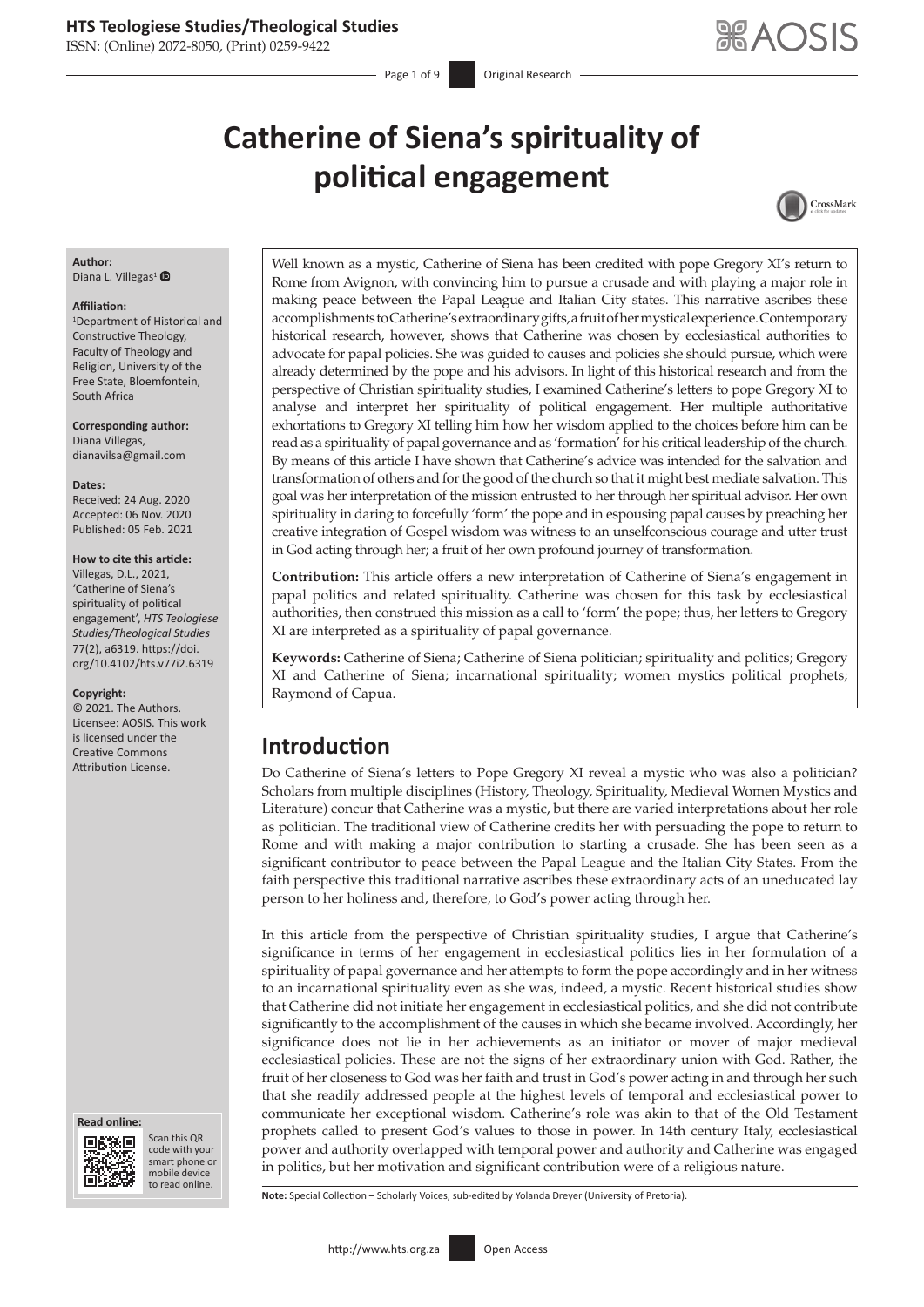#### **Portrayals of Catherine as a politician**

There are a range of ways in which Catherine's engagement in ecclesiastical politics has been portrayed.<sup>1</sup> The most influential and lasting portrayal of this involvement originated in the hagiographical works written to promote her canonisation by Raymond of Capua,<sup>2</sup> her spiritual advisor and by Bartolomeo Dominici, a Sienese Dominican friar and close friend of Catherine's, who made major contributions to the *Processo castellano*, a dossier used to promote her canonisation (*Processo* 2009). Both implied that because of her spiritual gifts and the power of the Holy Spirit acting in her, Catherine influenced the calling of the crusade; Dominici suggested that she was majorly responsible for Pope Gregory XI's return to Rome.<sup>3</sup> Both implied that Catherine initiated these causes.

Beginning with the hagiographies just mentioned, Catherine has been traditionally credited – to a greater or lesser extent – with strategising about how to accomplish papal policies or even initiating such strategies. She has been credited with a significant contribution to their execution. Today scholars have a variety of views. In his influential work on Catherine, medieval historian Thomas Luongo portrays her as politically astute and intentional in attempting to attain political goals. He argues that she was able to exercise political authority and take political initiatives as a result of the historical/ cultural context of her day, and not as much as a result of unique spiritual gifts.4 At the same time, Luongo documents the influence of others on her political engagements. André Vauchez, a major medieval historian who has done extensive work on Catherine, recognises the extent to which she was guided and advised by others, nevertheless he ascribes political agency to Catherine herself. For instance, he states that Catherine sent Raymond of Capua to Avignon (Vauchez 2018:50), when this trip was envisioned by Florentine and ecclesiastical leaders together with Raymond.<sup>5</sup> Karen Scott, a historian with a different perspective, describes Catherine as an itinerant preacher and apostle seeking to promote peace based on religious values rather than social or political commitments (Scott 1992) and as having a profound desire to affect ecclesiastical reform and bring about peace based

1.In (2012) Thomas Luongo gave an account of the way Catherine's involvement in ecclesiastical politics has been interpreted over history

2.Raymond describes her involvement in the calling of a crusade (Raymond of Capua 1980:section 291), although in line with late medieval views about sanctity, he focused on Catherine's holiness and extraordinary gifts and only schematically on her public life.

3.André Vauchez, a medieval and Catherinian historian asserts that Catherine's reputation for motivating the pope's return to Rome was most influenced by Dominici's work.

4.Luongo summarises these positions in the introduction to his book (Luongo 2006:1–22, especially 7; See also Luongo 2012).

5.Catherine's trip to Avignon was conceived by Florentine Guelph (pro-Papal League) leaders with Raymond's cooperation (Luongo 2006:169–173). As a female mystic Catherine would obtain a hearing from Gregory XI in order to open the door to a<br>peace negotiation between Florence and the papacy. Raymond describes the plan:<br>'they [the Florentines] were compelled to treat for peace with informed that the holy virgin, by reason of the fame of her sanctity, was most pleasing in the Pope's sight. Therefore, they ordained that I should first go to the said Sovereign Pontiff in the name of Catherine in order to mitigate his indignation'. Cited in (Gardner 1907:161–162) [This older history is still considered an important source, see Luongo 2012:26].

on the desire for God's glory (Scott 1993). While viewing Catherine's motivation as religious, Scott credits her with political agency.

Of those who write from a theological or spirituality perspective, Giuliana Cavallini, the editor of the critical text of *The Dialogue*, (1995) and a major Catherine scholar and expert, depicts her as being active politically in order to seek justice and truth out of her 'love for all mankind [which] made her alert to the threats to common welfare all over Europe and caused her appeals to the rulers of European states' (Cavallini 1998:125). She was able 'to go back to causes of the general disease, to think of remedies, and to propose them to authorities' (Cavallini 1998:109). Suzanne Noffke who devoted her life to Catherinian scholarship and is the author of the most significant English translations of all of Catherine's work, asserts: 'her [*Catherine's*] interest was never in politics as such; in fact, she was and remained quite naïve regarding political complexities. Her single focus was the mission of the Church and its members' (Noffke 1996:55).

It is beyond the scope of this article to describe in detail and respond to these and other important portrayals of Catherine as a politician. I will focus on presenting my portrayal of Catherine's engagement in ecclesiastical politics first by describing recent historical research that leads to new interpretations of her engagement. I then present a detailed textual analysis of the original language texts of Catherine's letters to Gregory XI. Finally, I offer my interpretation of Catherine's involvement in ecclesiastical politics based on this analysis in dialogue with the historical research. To the best of my knowledge there is no other work that has explored the political dimensions of her spirituality in this manner.

## **Historical context Raymond of Capua's influence**

Perhaps most significant for my interpretation of Catherine's spirituality of political engagement is historical research showing that her involvement in papal politics was initiated and guided by Raymond of Capua, her spiritual advisor, and by others involved in papal politics at a high level.<sup>6</sup> Raymond, a well-educated, well-connected Dominican priest was chosen by ecclesiastical authorities to carry out a plan that would embark Catherine on a ministry as a holy woman mystic supporting papal initiatives (Coakley 2006:171–174; Luongo 2006:69-71). This plan was based on a medieval tradition about women mystics. Assumed to have prophetic insight as a result of their extraordinary relationship with God, they were sought by those in power for assurance from God regarding their policies or to offer inspired insight regarding their well-being or actions to be taken. Gregory XI had relied on Birgitta of Sweden and her visions to offer such guidance and reassurance. After she died in 1373 Gregory XI

<sup>6.</sup>Luongo summarises, 'Catherine's travels and writing campaign were an organized<br>and systematic effort by the supporters of the papal cause in Italy to enlist her<br>saintly reputation and rhetorical skills for that cause' (L Coakley (2006:171–179), Luongo (2006:69–71), Vauchez (2018:50), and Beattie  $(2011.78)$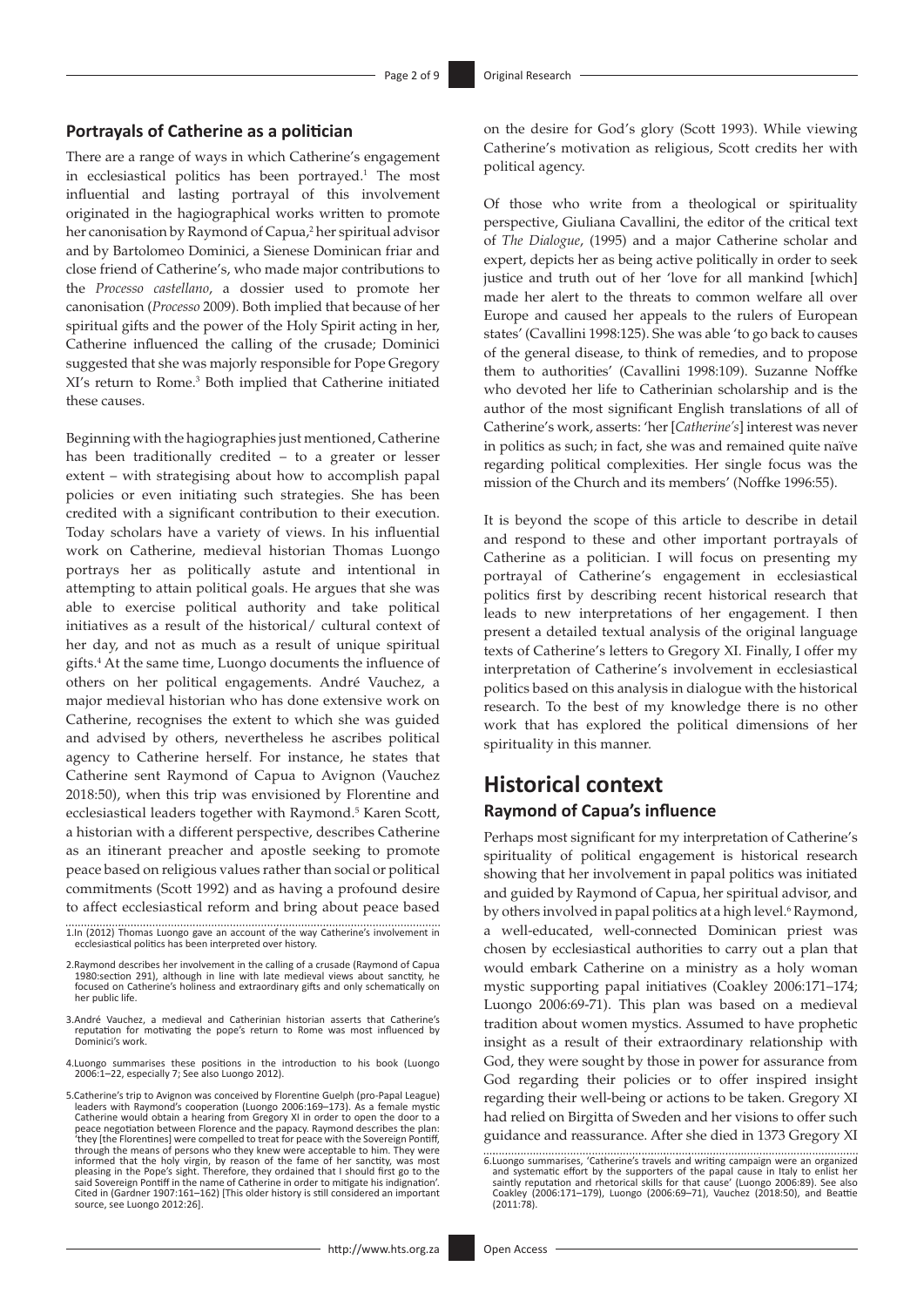sought to replace her, and Catherine was recommended to him (See Gardner 1907:111; Luongo 2006:57; Vauchez 2018:32, 37, 51). Gregory XI did, indeed, ask for Catherine's prayers,7 but is reported to have been disappointed by her as a prophetic visionary. Vauchez asserts that Catherine obtained only one interview with the Pope once she reached Avignon because, amongst other things, Gregory XI was 'disappointed that she did not transmit to him any sort of revelation given to her by God concerning his return [*to Rome*]' (Vauchez 2018:51). Similarly, Luongo summarises: 'Catherine is a prophetess or a mystic who through her extreme asceticism has been granted intimacy with Christ. Thus, what Gregory wants from Catherine is not her advice but access through her to divine wisdom' (Luongo 2012:24).

Raymond himself explained in writing that he was assigned to Catherine 'for the saving of souls, the Crusade, and other business of the Holy Roman Church' (Cited in Luongo 2006:70). In three letters related to the crusade, Catherine describes that Raymond received a request from the pope to enlist Tuscan citizens to support or participate in this endeavour (Letters 133, 131 and 144). Her letters and travel advocating for the crusade followed upon this papal request to highly placed authorities in Tuscany. Another example of Raymond's direct influence is her letter to the pope's secretary, Nicola da Osimo, where Catherine recommends that the pope appoint a particular Dominican as General of the order (Letter 181). Florentine leaders together with Raymond planned Catherine's trip to Avignon based on their belief that the pope would listen to her as a female mystic (in contrast to a politically involved man).<sup>8</sup> Indeed, it is clear from the letters Catherine wrote and the trips she made to advocate on behalf of the pope that Raymond and his ecclesiastical circle considered a holy female mystic as someone who might be particularly persuasive with temporal and ecclesiastical leaders in advocating for the pope's policies and directed her to the appropriate contacts. Luongo tells us, 'Evidently, Catherine was being employed by the church party to help maintain Pisan and Luccan neutrality, a conclusion suggested by one of her letters to some female followers in Siena' (2006:161).<sup>9</sup> Vauchez cites documents in which Gregory XI explicitly says that he wants Catherine sent to Florence to negotiate because, 'the Florentines will not dare attack Catherine, because she is a woman and they venerate her' (Cited in 2018:56).

Catherine was an uneducated young woman, the 24th child of a wool merchant's family. She would have had no education or context in her own home to form opinions or judgements regarding papal politics (although older brothers were involved in local politics). It follows that her opinions regarding ecclesiastical policies were formed by Raymond and the circle of powerful church and temporal leaders with whom she became connected not only through Raymond but also before him through the Dominicans of Siena and temporal leaders from that community.10

## **Catherine's political causes: Innovation and success?**

The policies that Catherine advocated were not innovative rather they were policies that Gregory XI and highly placed pro-Papal League authorities wished to pursue. Several historians concur that Gregory XI had been trying to get a crusade underway since he was elected pope in 1371, well before Catherine became involved in 1374.<sup>11</sup> The pope's return to Rome had been an issue of papal politics prior to Gregory XI's election, and he was interested in returning to Rome from the start of his papacy.12 Raymond and leaders in the Guelph (pro Papal League) parties involved her in the power struggles between the Papal League and City States and coached her on acting as mediator for the Papal League's strategies. For instance, she was coached to engage on behalf of the Pope's policies with Pisa, Lucca, Florence and Siena and with and Bernabò Visconti of Milan who tried to organise opposition to the pope.13 As already mentioned, she went to Florence as emissary for the pope because he thought as holy woman she would be well received and so Catherine was coached to act on the pope's behalf.

Catherine's advocacy for the causes in which she engaged was not particularly valuable to their achievement. Gregory's efforts to promote a crusade was an ill-timed effort that eventually failed.14 Catherine's involvement in peace-making between the City Sates and the pope was complex, but ultimately peace did not depend on Catherine's actions.15 The pro-Papal League civil authorities who advised her were only partially successful and were not on the 'right side' of history in that they opposed those calling for Italian, local political identity and rejection of political authority by foreign papal representatives (see Luongo 2006:167–168). Despite her efforts, Catherine had a marginal, if any influence, on accelerating the pope's plans to return to Rome, which

- 11.For a history of Gregory and the crusade, see Thiebault (1985).
- 12.'Today it is well established that it was not Catherine's intervention that prompted Gregory XI to leave Avignon for Rome on September 13, 1376. The pope indeed seems to have made the decision in his heart not long after his election' (Vauchez 2018:51). See also Luongo (2006:58).
- 13.Luongo's book devotes two chapters to Catherine's involvement in Tuscan and Papal League politics. See chaps. 2 and 5 (Luongo 2006).
- 14.Gregory XI attempted to organise a crusade from the time of his election in 1371 but failed in convening one. Even the contingent of Hospitallers he sent to the Balkans shortly before his death failed in their efforts. See Thiebault (1985).
- 15.See Vauchez (2018:52), Beattie (2011:86, 97). Noffke states that peace with Florence was 'accomplished almost in spite of her' (2000–2008:vol. III, 169). Catherine's involvement with Florence in particular left her more than once on the losing side of the struggle as in the refusal of Florentine envoys to use her as a mediator in Avignon and her persecution by the Ghibelline side during a 1378 mission to Florence (Luongo 2006:197–201; Vauchez 2018:51).

<sup>7.</sup>In Letter 233, she tells Gregory that she has prayed as requested by Raymond about his return to Rome. 'I prayed before and after communion. I saw no danger'. And in Letter 238 Catherine responds to Gregory XI's requests that she pray for his plans to return to Rome.

<sup>8.</sup>See note 5.

<sup>9.</sup>At the end of her life Catherine became involved in the cause of advocating for Urban VI against the new Avignon pope. I found less historical evidence to analyse the extent of Catherine's own initiative in this advocacy. It may be that by this time in her life she did, in fact, take more unguided initiatives, although we know Raymond was also deeply involved in Urban VI's cause. While he no longer lived close to Catherine he continued frequent communication with her.

<sup>10.</sup>Vauchez and Luongo both document how Catherine moved amongst political and civic leaders in Siena as a result of her connection with the Dominicans (Luongo 2006:66; Vauchez 2018:28–29). Through Raymond and these connections she was also introduced to the highly placed persons in the cities to which she travelled.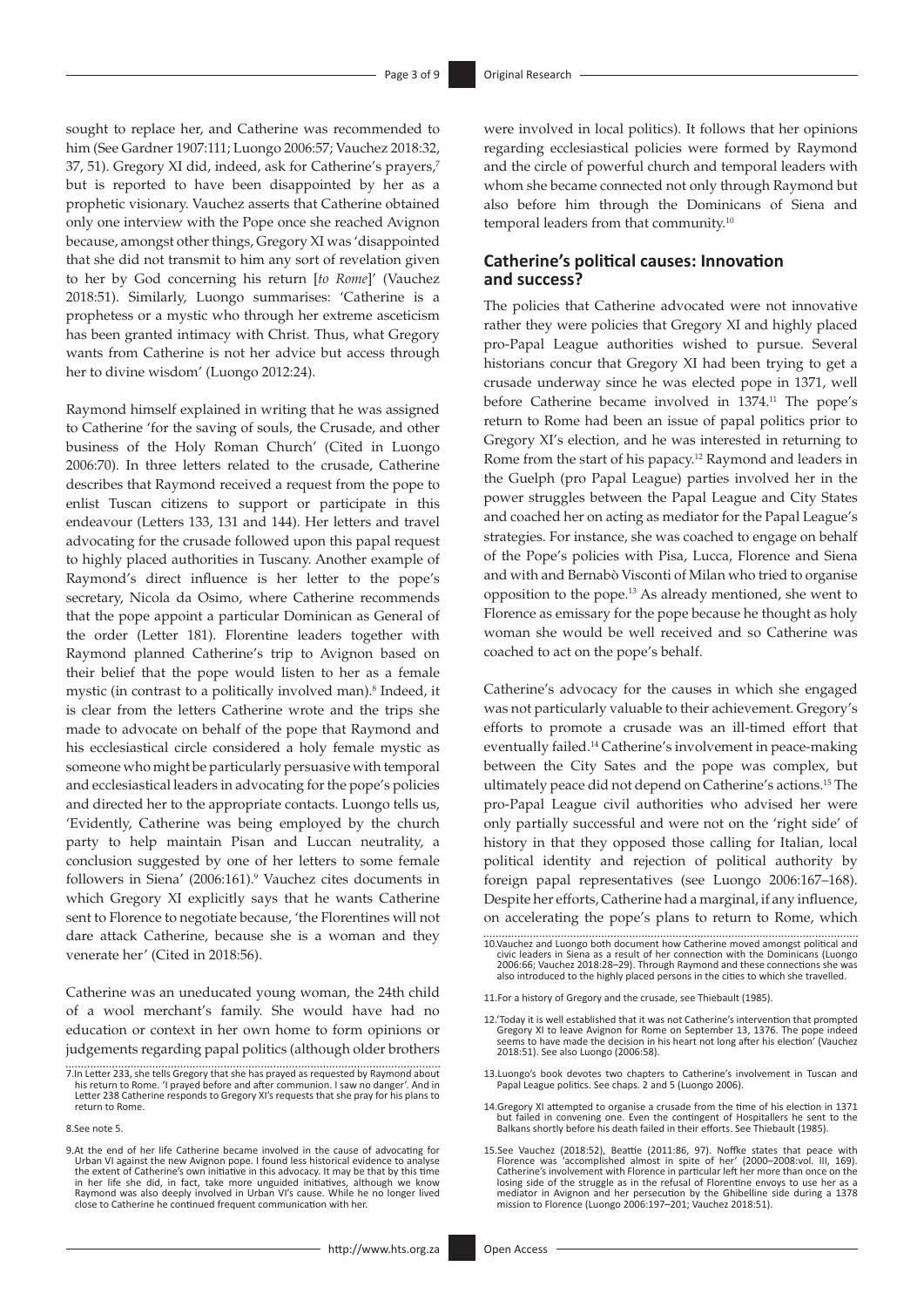was short-lived (14 months) and after his death the election of Urban VI led to the Great Schism and 39 years of a split papacy.16

In short, these historical data show us that Catherine did not herself initiate involvement in ecclesiastical policies that the policies she advocated were not innovative or hers, and that the persons with ecclesial and temporal power with whom she spoke and to whom she wrote were introduced to her by Raymond and other politically engaged persons in her entourage.17 We saw that Catherine's engagement was neither significant in the achievement of the Pope's return to Rome, the pursuit of a crusade nor was it significant in achievement of peace between the City States and the Papacy. These historical realities belie assertions made in accounts of Catherine's life beginning with her hagiographers. Accordingly, her significance in terms of these involvements, lies elsewhere, as we shall see in her letters.

## **Letters to Gregory XI**

Catherine wrote 14 letters to Gregory XI between 1375 and his death in 1378.<sup>18</sup> The urgency of peace is a topic of 11 letters (185, 196, 206, 209, 218, 229, 239, 252, 255, 270, 285) in which Catherine pleads with Gregory to make peace with the Italian City States. Nine letters allude to the launching of a crusade (185, 196, 206, 218, 229, 238, 239, 252, 255), a topic closely tied with making peace. Urging Gregory to return to Rome appears in seven letters (185, 206, 229, 231, 233, 238, 239) and in eight, she addresses the importance of reforming the church by appointing to high ecclesiastical office clerics leading ordered lives (185, 196, 206, 209, 238, 239, 285, 270). While Catherine devotes most space to the topic of peace, we shall see that for her these topics are all intertwined<sup>19</sup>

#### **Oral, exhortatory rhetoric**

Interpretation of Catherine's letters is based on textual analysis of an oral, exhortatory rhetoric. Catherine was not educated; she probably learned to read as an adult and perhaps write in the last years of her life. What she knew regarding the Christian faith she learned through listening to preaching and recitation of scriptures during celebration of the Hours or during Mass and from dialogue with her spiritual advisors, learned Dominicans and other welleducated clergy. She internalised and integrated this mostly oral knowledge through her many hours of prayer. She is

18.Letters, 185, 196, 206, 209, 218, 229, 231, 233, 238, 239, 252, 255, 270, 285.

<http://www.hts.org.za> Open Access

described by those close to her and, significantly, by historical chroniclers who experienced her, as being naturally intelligent and capable of excellent communication (Vauchez 2018:57). This excellent communication included the unique rhetorical style preserved in her letters, which were dictated to scribes, and therefore a form of oral transmission.<sup>20</sup> As we shall see here, her rhetoric was passionate; it was filled with overlapping metaphors and repetitions. Her letters are exhortations often interrupted with prayers directly to God. As in sermons or poems Catherine's metaphorical communication offers layers of meaning rather than sequential logic.

#### **Pope's role and authority**

Catherine's beliefs about the pope's role, based on ecclesiology of her day, gave urgency to the formative role she assumed when she became engaged in his causes. The pope is father as God is father, that is, the ultimate, although loving and merciful authority on earth. This authority has been given by God and must be used for the good of the church. Most significantly, although, the pope is a mediator of salvation, he is Christ on earth.<sup>21</sup> Indeed, Catherine commandingly tells Gregory that she speaks in the name of Christ in asserting that his authority is so sacred and important for the church that if he does not use it for good he should give it up, if nothing else, for his own salvation:

As God gave you authority, and you have taken it up, you must use your power and virtue; for if you should not chose to use it, it would be better to give it up for the greater honour of God and the salvation of your soul. (Letter 255)<sup>22</sup>

Catherine uses multiple metaphors to drive home to Gregory XI the significance of his role, which must be rooted in love. She affirms '[*You are*] the sweet true shepherd, learning from Christ the shepherd whose place you take' (Letter 218). As did Jesus, Gregory should devote his life to the care of his sheep and even be willing to give his life for their well-being; this should be the case even if some of the sheep have betrayed him as Jesus was betrayed by his apostles. Through his authority and role as shepherd who gives his life for his sheep, the pope is mediator of salvation (Letter 218). The pope is like Peter who has the keys to mediate between heaven and earth. 'You have in your hands the keys to Heaven' she tells him. (Letter 255) The pope is also the doorkeeper of the blood of the lamb. She tells him:

Oh! shepherd and doorkeeper of the blood of the lamb. … You are the doorkeeper of God's wine cellar, that is of the blood of the only Son, whom you represent on earth; Christ's blood can be made available through no other hands but yours', (Letter 270)

<sup>16.</sup> Beattie summarises: 'Catherine's place in the papal politics of her time lies<br>omewhere along the broad spectrum between the largely symbolic and the<br>determinative. She was prominent and influential, but she neither dro nor determined their trajectory' (2011:97).

<sup>17.</sup>Catherine wrote about ecclesiastical politics to many not in power, including her followers and spiritual advisors. Undoubtedly, these contacts were initiated by her.

<sup>19.</sup>Catherine wrote many letters to ecclesiastical and temporal leaders regarding the crusade, the pope's return to Rome and the conflict between the papacy and the City States. I limit myself to an analysis of the letters to Gregory XI for several<br>reasons. Gregory is at the centre of these policies. Catherine's arguments are<br>repeated in different forms in all her letters related to t would be impossible to cover all her letters and present a detailed, textual analysis in one article.

<sup>20.</sup>For a more detailed and documented discussion of Catherine's education, formation and style of communication, see Villegas (2013). See Tylus (2009, 2012) for a detailed literary discussion of Catherine's letters, their oral nature and their place in Italian literature.

<sup>21.</sup>For instance, 'I say to you, sweet Christ on earth, on behalf of Christ in heaven'. (Letter 196) 'The Holy Father, our Christ on earth, wants to know the disposition and will …' (Letter 131).

<sup>22.</sup>Translations are my own based on the latest critical edition of Catherine's letters<br>(Catherine of Siena 2002). Letter numbering corresponds to T (Tommaseo)<br>numbering in Noffke's English translations unless otherwise not as letters are published in historical, not numerical order (Catherine of Siena 2000–2008).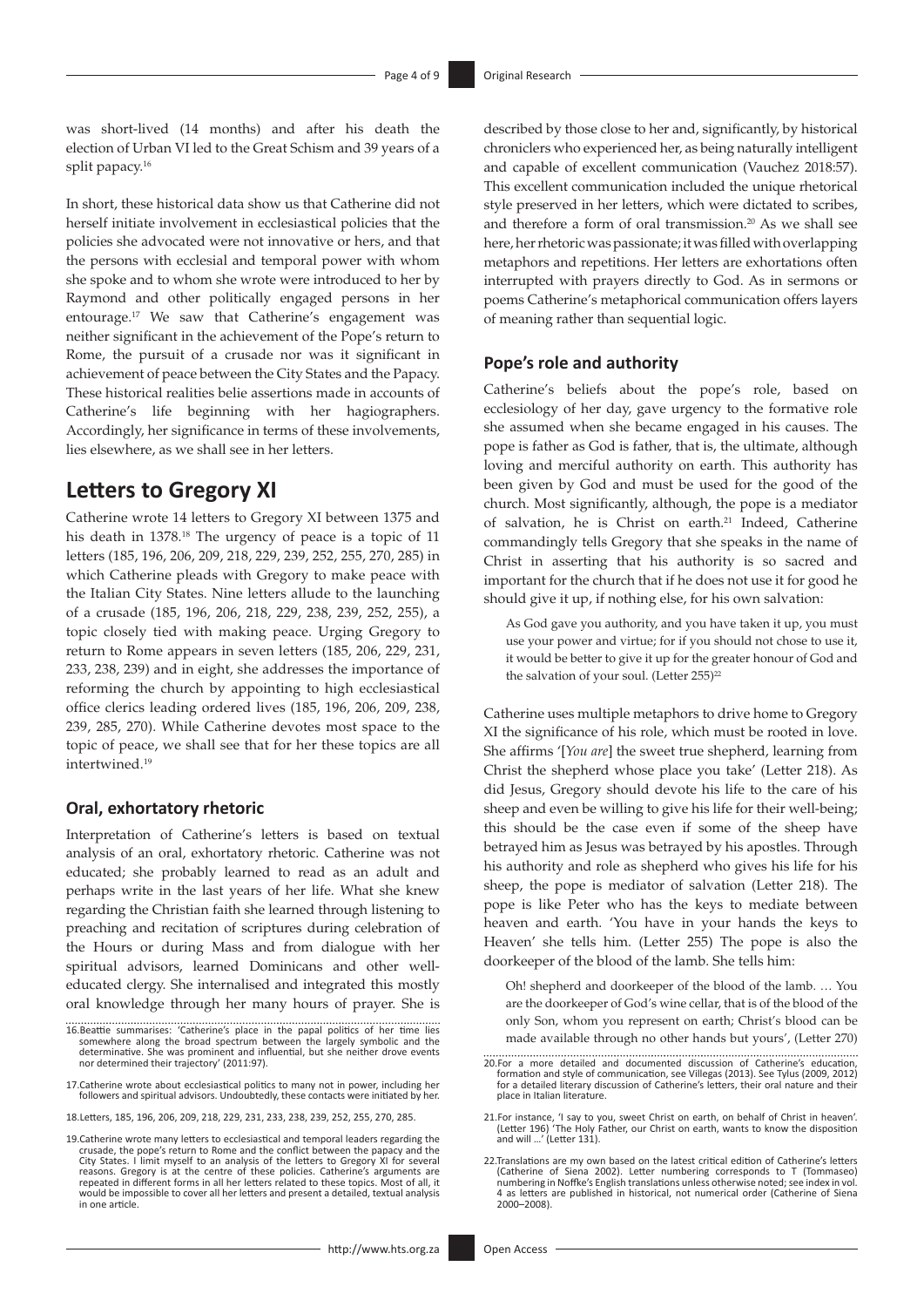[*And*] Now you can act as minister of the blood of the Lamb. (Letter 239)<sup>23</sup>

Interestingly, the pope is not only the father, but also the mother in offering the nutrition of grace (salvation). Catherine tells Gregory: 'you are that mother who nourishes us at the breast of divine charity'; she then shifts within the same stream of thought to the metaphor of the blood as the fluid of salvation. 'You do not offer us blood without fire, nor fire without blood, because the blood was dispensed with the fire of love' (two forgoing citations, Letter 270). The pope as mother conveys not only the foundational role of the pope in mediating salvation (offering transforming love, the fluid of the blood, Jesus very life), but is, with the metaphor of shepherd, an expression of the loving nature of the pope's authority.

As part of his salvific function, the pope has power to bring order in the church as an institution in a manner that makes salvation possible; he can call and organise a crusade, he can and must appoint virtuous church leaders (Letter 218). That the pope is a mediator of salvation is inherent in his role and is the case irrespective of his personal qualities or his degree of holiness. Catherine enunciates her belief that the mediation of salvation by the pope, and mediation of grace through the sacraments by priests, is never invalidated by their lack of personal holiness.24 Accordingly, she is not deterred by knowledge of any of Gregory's weakness or sins in her exhortation that he performs his central role as a mediator of grace and salvation.

In short, the pope's life must be guided by the sacredness of the roles entrusted to him by God. Most crucially, these sacred roles must inform all policies and choices for they determine the eternal well-being of all Christians and even the 'unbelievers',<sup>25</sup> as we shall see here.

#### **Peace**

'Peace, peace, peace, my sweet father, no more war!' (Letter 218); Catherine exclaims to Gregory in one of her letters. This passionate insistence on peace appears in most letters because, for Catherine, peace is essential to salvation and the well-being of the church. She told Gregory that it was his duty to recover persons for whom Christ shed his blood rather than try to recover cities for the papacy. She insisted that if Gregory chose souls instead of cities he would eventually get both (Letter 209). In the absence of peace, political leaders, clergy and ordinary citizens in rebellious cities, or anyone fighting against the Papal League (such as

the Visconti in Milan) would be separated from salvation by not being in communion with the pope, the source of salvation. In addition, Catherine viewed rebellion against the pope, even for temporal reasons, as sinful.<sup>26</sup> For instance, when Gregory XI prohibited the distribution of the sacraments in Florence to punish the city for its allegiance with Milan, Catherine chided those priests who eventually defied this prohibition and tried to minister to their parishioners.<sup>27</sup>

Given this interpretation of rebellion, Catherine insisted it was the pope's sacred job to make peace possible so that those rebelling would not be deprived of salvation. With her many dramatic metaphors and passionate rhetoric, Catherine attempted to shake the pope into realising this monumental responsibility and act accordingly. The pope must imitate Christ's mercy and be as that shepherd who welcomes the lost sheep, incurring in any suffering for the sake of the 'lost'. 'Carry the lost sheep on the shoulders of love and place her in the sheepfold of Holy Church' (Letter 229). As Christ on earth he must set his pride aside, his preoccupation with power or the bad advice of his curia and instead care for the good of the church when dealing with the City States, its leaders and clerics. The pope must bring back into the fold, 'your children who have rebelled against you, their father', to bring about reconciliation (Letter 218).

Gregory should keep in mind that when children are engaged in divisive conflict with their father, they are deprived of their inheritance, namely salvation. By remaining at war with his children (the City States and their leaders), the pope is depriving them of salvation. 'Ah! Father for love of God, so that so many children may not lose the inheritance of eternal life, that you know God has placed in your hands. …' (Letter 218) she exhorts. She explicitly and forcefully urges him to make peace with Florence, '*God wants you* [emphasis mine] to make peace with Tuscany', she tells Gregory XI (Letter 255; see also 229). The pope should also forgive the Sienese for their 'lapse' in joining the Florentines' against the Papal League (Letters 252, 285).

In several of her letters, Catherine explains the importance of making peace through merciful, parental love that offers reconciliation to a child who has misbehaved, and authoritatively tells the pope what he must do. The following passage is representative of many:

Ah my sweet holy Father! I see no other way or remedy to recover those sheep that left the fold of holy Church, those who are not subject to you, Father, nor obedient to you. I beg you in the name of Christ crucified, I *want you* [*my emphasis*] to offer this mercy, that with your goodness you defeat their malice. … I *demand* mercy for them, Father, you must not take into account your children's ignorance and pride. Rather with the food of love

<sup>23.</sup>In Catherine's letters and her main work, *The Dialogue* (Catherine of Siena 1980) blood is a frequent multifaceted metaphor for salvation, for grace, for Christ's dying for us, for Christ's life and for the sacraments. For instance, from Dialogue section 115, God speaking to Catherine, 'Thus his blood and his death, by the power of my divine nature joined with his human nature, unlocked eternal life' [p.<br>214]. For an ode to Christ's blood beginning with 'Oh sweet blood that brings the<br>dead to life ...' see Letter 295 to Raymond her spiritual

<sup>24.</sup>This theology and belief on Catherine's part can be found in detail in *The Dialogue* (especially sections 115–117) and multiple letters such as 191, 'if their [*priests'*] example should not reflect virtue, this would not diminish the life we receive from the sacraments'. See also Beattie (2011:79–80).

<sup>25.</sup>I use unbelievers throughout this article as it is the word used by Catherine to refer to the Muslim Turks.

<sup>26.</sup>See Luongo's discussion on this (2006:168–169, 86). See also Vauchez (2018:57). Gardner asserts, 'while admitting to the full that the iniquities and oppression of the papal officials were the real cause of the war, and that, humanly speaking, the rising of the cities of the States of the Church had ample justification, she regarded rebellion against the Pope as in itself a mortal sin' (1907:157).

<sup>27.</sup>See Letter 284 attacking priests who violated the Florence interdict and regretting how by doing so they not only sinned themselves but led the faithful into sin.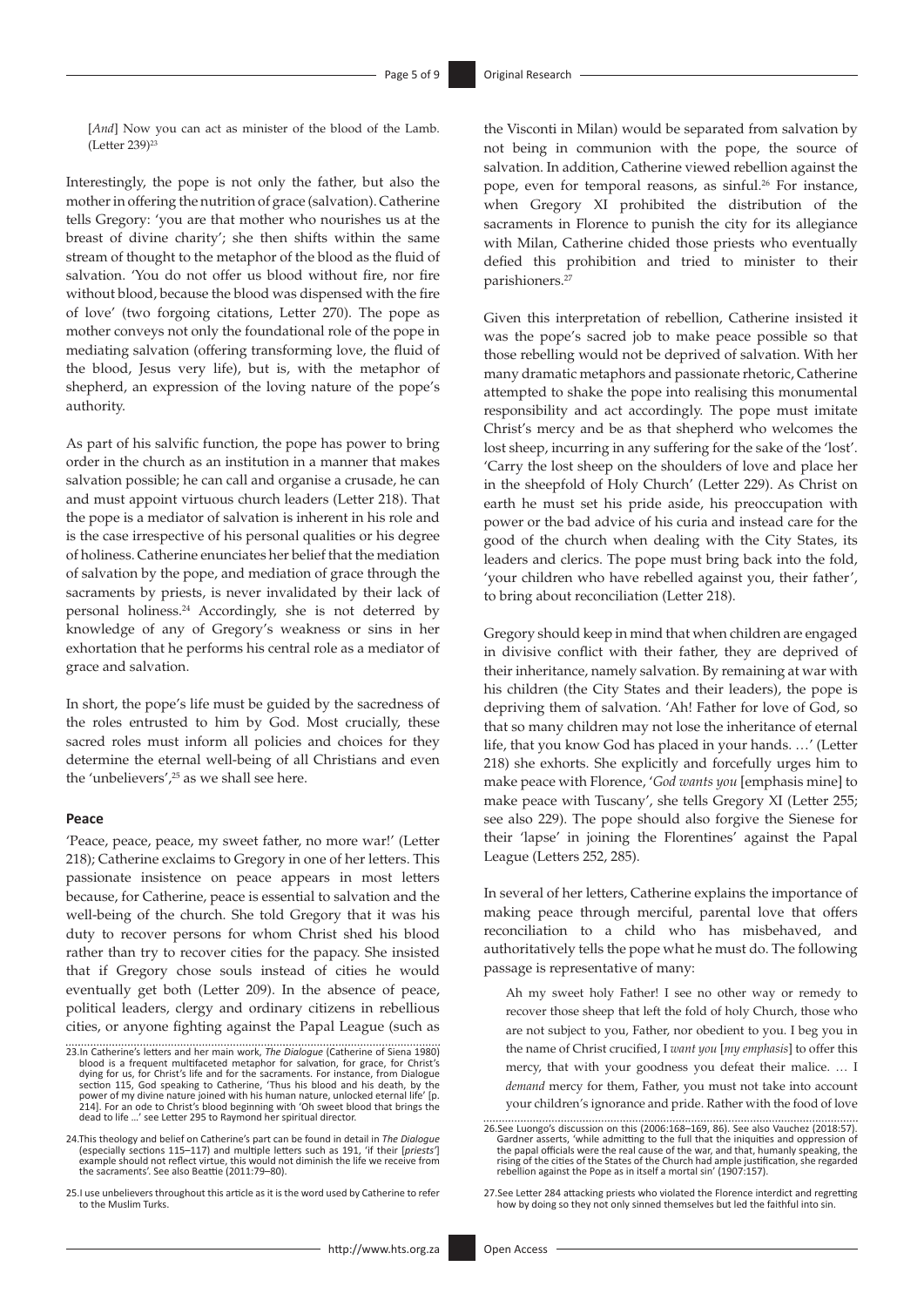and of your goodness, bring peace to us your miserable children who have offended you. I say to you, sweet Christ on earth, *on behalf of Christ in heaven*, [*my emphases*] that if you act in this way they will all return peacefully, pained by the offense caused to you and place their heads on your lap. And so you will rejoice and we will rejoice because with love you will have returned the lost sheep to the fold of holy Church. (Letter 196. See also Letters 196, 209, 218, 229, 255, 285)

The sacred responsibility to mediate salvation should be pursued even if rebellious children have taken from the pope what is rightfully his (change of allegiance of City States previously in the Papal League, goods taken that belonged to the church, rebellion against interdicts). The implication in most letters to Gregory is that by virtue of his position as pope, he must not come across as an ecclesiastical politician or leader in the battle against others, but rather as a loving mediator of salvation:

Let us suppose that you have been greatly aggrieved, and what is yours has been taken away; nevertheless, Father, I beg you, do not take into account their malice and sin but your goodness, in order to mediate our salvation. Their salvation is that you make peace with them, for the child who is at war with the father, while at war is deprived of his inheritance. Oh my, Father, peace for the love of God, so that so many children will not lose the inheritance of eternal life, which you know God has placed in your hands. (Letter 218)

The pope is the Spouse of the church, so making peace amongst her children is the inherent duty in his role as husband. 'Holy Father, you should know that because you married holy Church, you committed to working for her' (Letter 252).

#### **Crusade**

A crusade was important for salvation of the crusaders and non-Christians. It was crucial for peace, and thus indirectly also for salvation. A crusade would foster peace by engaging professional soldiers and knights fighting on behalf of either the Papal States or the city states, keeping them from fighting each other. Catherine imagined mercenaries fighting 'unbelievers' in the Middle East, rather than fighting each other in Europe. 'I beg you to invite all who are rebelling against you to a holy peace, and so all warring will then fall upon the unbelievers' (Letter 185). The salvation of the crusaders would be facilitated both through obedience to the pope as crusaders rather than as mercenaries fighting against his causes and by engaging in a penitential journey (the crusade), which might also offer the possibility of dying for the faith.<sup>28</sup> Not only would the salvation of former mercenaries, now crusaders, be ensured, but they would further contribute to the salvation of 'unbelievers'.

The peace for which Catherine advocated so passionately was amongst Christians. War became a holy endeavour when it was directed against 'unbelievers'. The criterion for war 28.For the traditional spirituality of crusade, which started in the 12th century (see

Flood 1974; Merton 2008).

and peace is again, salvation. Thus, Catherine commandingly told Gregory that God wanted him to raise the standard of the cross in a holy war, 'raising high the cross' over the 'unbelievers' because this 'fiery, sweet cross' (citations Letter 218) can conquer the 'unbelievers' and recover them for the faith. She wanted Gregory to imagine how wonderful it would be if Christians could give the 'condiment of faith' to the 'unbelievers', who would then have God's light and with faith and light could journey to perfection. Gregory should further imagine the multiplier effect of conversion of the infidels. They would be like a 'new plant' that has received the warmth and light of the Holy Spirit, which would make it grow and produce fruits and flowers, that is virtue, that would benefit the mystical body of the church (Letter 218).

In the foregoing letter, Catherine advances an argument that does not seem to appear elsewhere, namely that converted infidels can contribute to the transformation and conversion of corrupt and sinful church leaders. As plants watered and nurtured by faith and God's light, the 'unbelievers' would counter the vices and moral disorder of church leaders, pastors, prelates and administrators, who are like the wolves who eat the sheep. She thus exhorts Gregory to find true shepherds, not wolves.

### **Church leaders**

Catherine tells Gregory that it is particularly distressing to God that church leaders whose lives lack virtue, who live in princely wealth and in pursuit of prestige and power lead God's people astray by their example; for corrupt church leaders impair the salvation of others and the good of the mystical body of Christ – the church (Letter 270). Indeed, many lay persons shame these church leaders through their ordered, holy life (Letter 206). It is against the good of the church that those who care for the flock and distribute the church's resources to the poor should live in wealth and with the trappings of nobility. It is necessary for 'peace, God's honour and the salvation of persons' (Letter 206) that church leaders be persons capable of caring for the good of others, who live modest and virtuous lives. Catherine reports God's word to her:

I [*God*] want him [*the pope*] to raise the standard of the cross over those who graze and feed in the garden of Holy Church, the ministers of my blood, in order to persecute their defects and vices. [*Then Catherine speaks directly to Gregory, reporting on what God wants*] He wants you to take care that they are good and virtuous … God does not want status, ranking or worldly trappings … but only the riches of virtue. In this way those who are good and love the holy cross will persecute vice and those who are corrupt. (Letter 238)

The conversion of church leaders is essential not only for the well-being of the church, especially in terms of ministering to God's children, but it is also essential to peace. Catherine, authoritatively urges Gregory, 'if you asked me, "in what way can I bring peace about?" *I would tell you, from Christ crucified* [*my emphasis*] that you must do three things with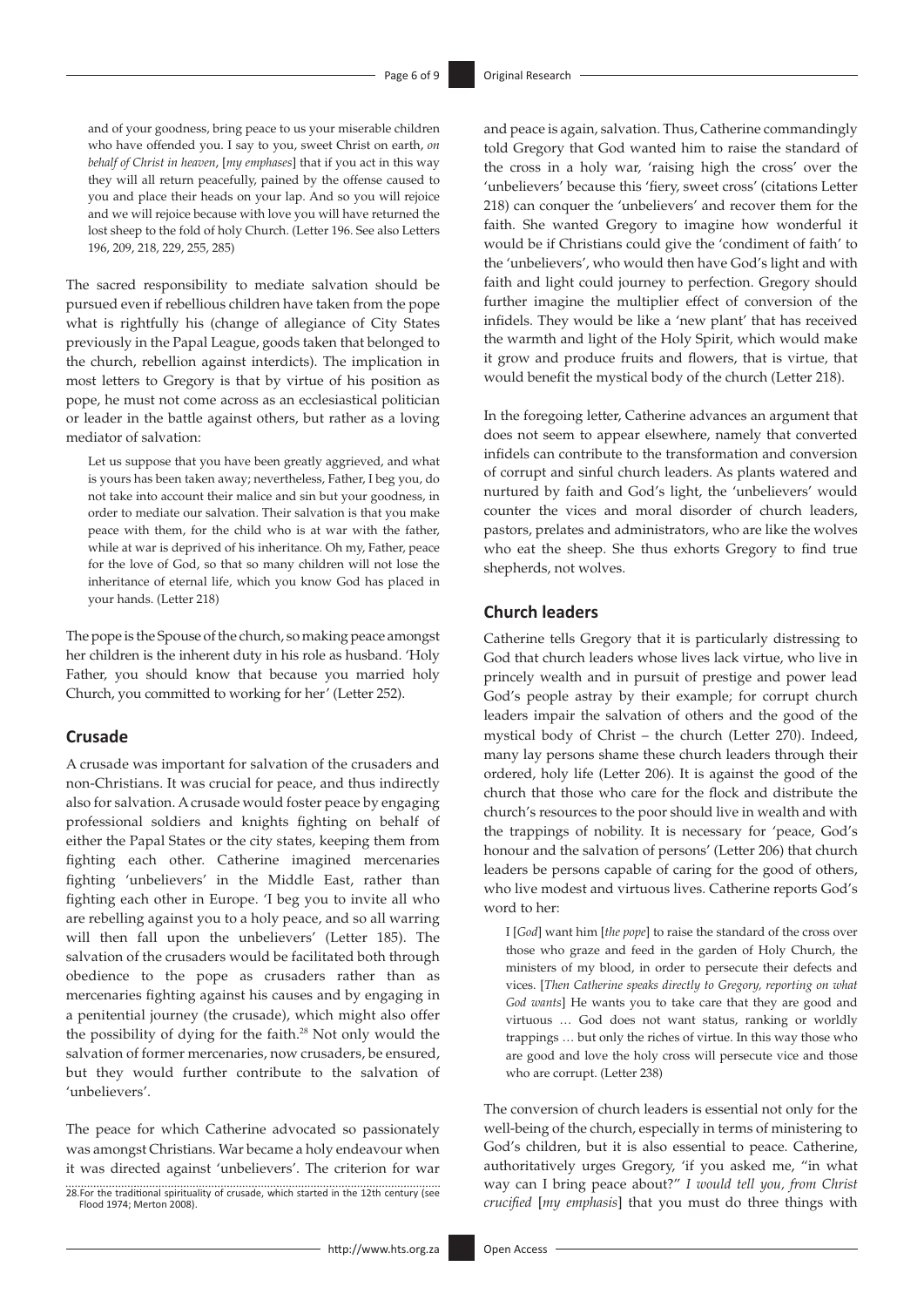your power' (Letter 206). Gregory should remove worldly leaders preoccupied with themselves rather than the good of the Church and its flock; he must return to Rome and he must bring about a crusade. With powerful metaphors Catherine admonishes:

In the garden of holy Church, you who are the manager of this garden, [*you*] must remove the stinking flowers, full of garbage and cupidity, who are inflated with pride. These are the bad pastors and administrators that poison and rot the garden. … Use your power and tear out these flowers, throw them out, that they should not govern. … Plant in the garden sweet smelling flowers, pastors and administrators that are true servants of Jesus Christ, who are concerned only with the honour of God and the wellbeing of souls. (Letter 206)

In other words, the spiritual well-being of God's children depends on the virtue of the 'ministers of the blood'.

Catherine expresses a connection between peace and the purging of prelates who live disordered lives in a letter written after Gregory has returned to Italy. She points out that if he continues the wars with City States and territorial leaders, he will not be free to name pastors and church administrators according to their virtue and capacity to care for the good of the Church, which is ultimately the salvation of God's people, or as Catherine would say, saving souls:

Reform her [*the church*] with good pastors and administrators; you know you cannot do this with war; for thinking you have need of lords and princes, you will think you need to create pastors according to their requirements and not yours. Well, this is a terrible reason, that because of a perceived strategy one should place pastors or others in church leadership, rather than place those who are fully virtuous and who are persons who are not after their own self-interest, but rather pursue God's interest and the praise and glory of his name. … Oh my! Do not act in this wrong way, for the sake of Christ crucified and the wellbeing of your soul! Remove any reason for war so that you are not led into the troublesome need to do their [*corrupt church leaders*'] will. (Letter 209)

#### **Return to Rome**

Catherine presses the pope to have courage, let go of fear and stop listening to his French Curia (Letters 231, 233) and hurry his return to Rome; for this is where he rightfully belongs as spouse of the church. The pope's 'legitimate children' are in Rome and not in France (Letter 239). It was her belief along with many theologians and canonists of her day that Rome was the rightful place for God's representative on earth (Letter 206).29 As we shall see, she also connects the return of the pope to Rome to her ultimate value, salvation. Catherine is so certain about this advice that she tells the pope that he is called to return to Rome *in the name of Christ*:

Respond to God who calls you and come, take possession of the seat of the glorious shepherd, St. Peter, for you are his vicar. Ah! my sweet father, sweetly I beg you to come and defeat our enemies. I tell you this on the part of Christ crucified. (Letter 206)

Rightly or wrongly, she urges Gregory that his flock in Italy is waiting for him and needs him. ' Go on! Carry out the plan you made to come … Please! Feed your hungry servants who are waiting for you at this time with deep and heartfelt desire' (Letter 218). She emphasises the urgency of his return with a vivid metaphor that highlights how his return is essential to the well-being of the church. 'Go quickly to your Bride who awaits you pale that you may instil some colour into her' (Letter 231).

From Catherine's perspective, if the pope is in Rome, the prized goal of peace with City States will happen more easily and quickly. Furthermore, the renewal of the church through the removal of corrupt clerics and the appointment of truly pastoral ones is more likely to occur.

## **Spirituality of Papal governance**

The letters discussed above reveal that Catherine's primary intention in her communication with Gregory XI was to form him, to challenge him to live according to gospel values so that he could carry out his crucial responsibility for the salvation of persons. In the process Catherine articulates a Christian spirituality of papal governance.

Catherine's belief, borne of her theology, that the pope was mediator of salvation shaped the urgency, passion and perseverance with which she exhorted Gregory XI. Thus, all her letters included forceful advice to live the spiritual wisdom for which she is known.<sup>30</sup> It was urgent that the pope engage in a journey of knowledge of God and self that would lead to transformation of the capacity for love and truth, transformation that would enable him to see and act upon the advice Catherine gives in her letters. Such conversion involved movement away from self-centred preoccupation towards capacity to care for the good of the other and went hand in hand with the increased ability to perceive the truth, that is, to see reality through lenses that are not self-centred.<sup>31</sup> Such a spiritual journey would enable Gregory XI to make choices that mediated salvation for Christians and non-Christians no matter the cost to him, to his plans for temporal power and to his relationship to monarchs and curia members. Gregory XI would then be free to see that he must go to Rome, that he must make peace with the city states and do this through merciful, fatherly care and that he must call a crusade. Also, he would see that he must choose church leaders who were virtuous and capable of ministering out of lives of virtue.

If spirituality involves purposeful approaches to the living of life guided by beliefs deemed to address questions of meaning and to make possible greater wholeness and transcendence

<sup>29.</sup>Catherine's own theology was simple: Peter resided in Rome, therefore, God wants the pope to reside in Rome. See Noffke's comments, (Catherine of Siena 2000–2008:II.63 note 12). Birgitta of Sweden had told Gregory that God wanted<br>him to return to Rome and Catherine is likely to have known this (Catherine of<br>Siena 1982:vol. I, 109). Vauchez tells us 'By the year 1370, the was the centre of the Christian world was widespread in Italian civic circles' (Vauchez 2018:39).

<sup>30.</sup>Catherine was named doctor of the Catholic Church for her wisdom and her fresh and innovative interpretation of the gospel (Paul VI, October 4 1970).

<sup>31.</sup>Catherine's spirituality is summarised in a number of works (see McDermott 2008:78–137; Noffke 1996:11–37; Villegas 2017).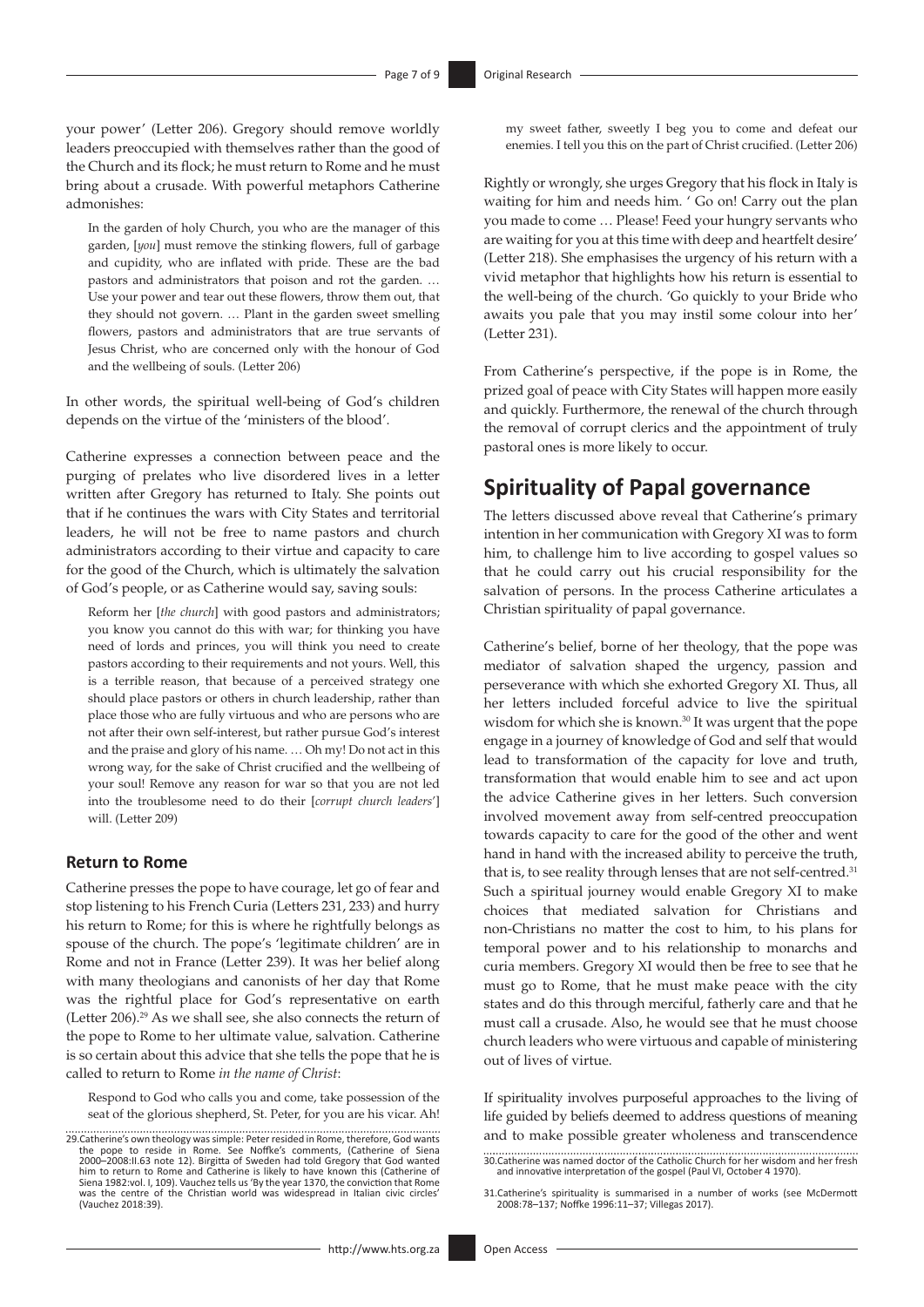(Villegas 2018:2), then a spirituality of papal governance would say something like the following. The pope is Christ on earth, the mediator of salvation and the head of the mystical body of Christ. Therefore, these core values must guide a purposeful approach to living life as pope. The pope must prioritise a life of knowledge of self and of God that allows the transformation necessary to act out of the responsibility inherent in these unique roles. He must be transformed enough to be able to weigh choices of ecclesiastical politics according to the guiding principle that he is the mediator of salvation. His life must be so converted that he is able to recognise the choices that best serve to live out and apply that value.

# **Catherine's incarnational spirituality**

Catherine is known as a mystic. This characterisation, both in Christian and non-religious historical literature, refers most generally to someone who has exceptional spiritual experiences and gifts. From a Christian point of view, mysticism is most essentially characterised by the *transforming* experience of the presence of God.32 This experience is most authentic not because of extraordinary visions or experiences or because of exceptional insight into present and future realities; rather this experience is most authentic when it effects transformation into being a follower of Jesus, that is, someone capable of giving of self for the good of others. In some mystics, this self-giving might authentically be lived out through a life of intercession and asceticism as offering for the good of others.

In Catherine's case, she eventually felt called to engage with those around her rather than remain a contemplative hermit, and in due time, this call entailed working for the good of the church through advocacy with the most highly placed ecclesiastical and temporal authorities. In passionately and single-mindedly devoting herself to this task, in the authoritative way in which she sought to form Gregory XI, in her lack of self-consciousness and concern for what others might think of her, she witnessed utter faith and trust in God's power acting in her and through her. She was willing to engage with the educated and powerful and forcefully exhort them, unconcerned about her youth or being a woman and an uneducated lay woman at that. Unquestioning trust and faith in God are central to Jesus' call to his apostles and, therefore, a core Christian value to which Catherine witnessed in a timeless manner.

Thus, Catherine's greatness in terms of spirituality is her witness to the powerful transformation she lived, allowing her to act out of an utter trust in the presence of God acting in her and through her, responding to a call to engage with powerful leaders. Her greatness does not lie in coming up with policy ideas that she initiated or accomplished (such as bringing Gregory XI back to Rome), nor in encouraging the pope to pursue policies he and 32.This is the argument of the great historian of mysticism, Bernard McGinn. See, for example (1997:xvi–xx, 1998:25–29). others desired, although this was part of the call to which she responded. We saw that the papal policies she advocated were not particularly successful, including the pope's only too short return to Rome. In addition, from a 21st century perspective one can question some of her theology; for instance, that the pope must be obeyed no matter what, as in the case of the Florence interdict or her theology of a crusade.

Also, Catherine witnessed to another dimension of an incarnational spirituality, namely that God works in history through particular individuals and calls persons with unique qualities to certain ministries. Her experience of God and utter trust in God's action through her would not have been enough for Catherine to engage in the authoritative and forceful exhortation of the pope. From testimonies of contemporaries we know that she was intelligent and had an authoritative – if not an authoritarian streak to her personality. We saw in the given letters that she told the pope 'I want' and categorically spoke to him in the name of Christ. To this authoritative stance was added her gift for passionate, metaphor-rich rhetoric appreciated in her day. These personality characteristics empowered by her closeness to God undoubtedly made possible the bold effort to form the pope and persuade him and others to take certain actions. In other words, her unique personal qualities were necessary for her ministry of speaking God's word in history.

Finally, Catherine witnessed to the fact that no area of human endeavour is excluded from God's concern and, therefore, God's call to persons to speak God's word in history and for history. The timeless value here is that an extraordinary union with God can point someone to speak God's word in the political arena, to weigh in on policies of state at the highest level. Her spirituality of papal governance points to the fact that all public figures could benefit from a spirituality with the sort of principles Catherine outlined, where persons in power would do well to lead a life of transformation so they can see the common good with God's eyes and receive the grace to act on this vision.

# **Acknowledgements Competing interests**

The author declares that she has no financial or personal relationship(s), which may have inappropriately influenced her in writing this article.

#### **Author's contribution**

I declare that I am the sole author of this research article.

## **Ethical considerations**

The author confirms that ethical clearance was not needed/ required for the study.